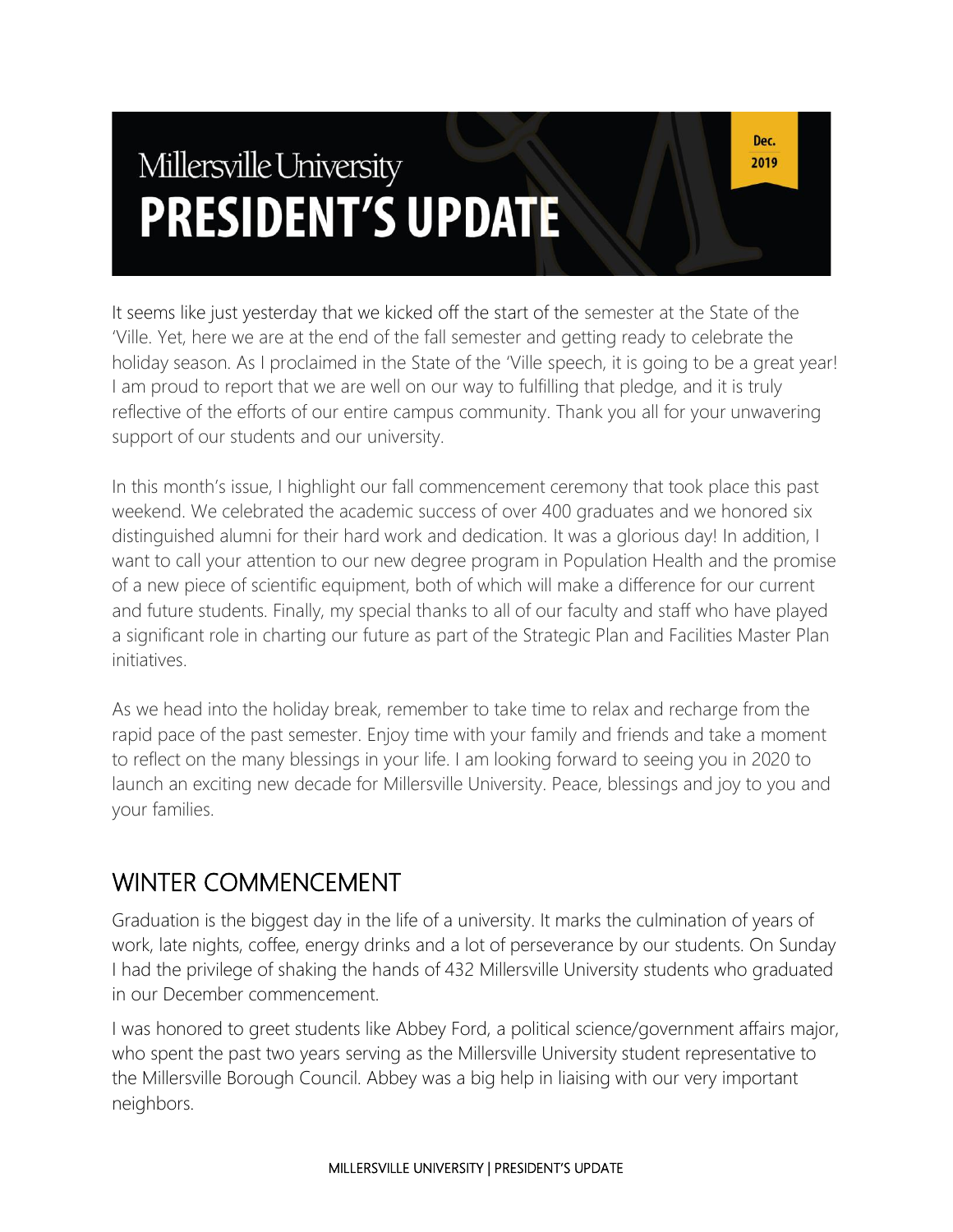Another one of our stellar students crossing the stage was Steve Forsythe who graduated Magna Cum Laude with a degree in mathematics. Steve had a tough journey, but is now on track and already landed a job as an Actuarial Analyst in Lancaster.

I also greeted Poushali Ghosh, who majored in meteorology with minors in computer science and mathematics. She received the Hollings scholarship and interned at the Earth Systems Research Lab in Boulder, Colorado. She was also heavily involved with the Student Government Association. Next up is graduate school in atmospheric science.

Congratulations to Abbey, Steve, Poushali and every one of our students who graduated on Sunday.

It was also a pleasure to present an honorary degree to Andrea Shirk, the general manager of Rock Lititz and to hear the words of encouragement from Michael Shirk, CEO of The High Companies. Like all our students, Mr. Shirk did his homework, speaking with 10 recent alums who work for him at The High Companies to get their perspective on Millersville. I certainly agree with the alums who told Mr. Shirk how much they appreciate our great faculty and the investment they make in our students.

#### NEW POPULATION HEALTH PROGRAM

Workforce development is one of my goals for the University. It is important that we prepare our students for careers that are in-demand in the larger Lancaster community, as we collaborate with business leaders to set our students up for success.

Our partnership with LGH-Penn Medicine is a great example of this collaborative spirit. One goal of this collaboration is for Millersville to develop classes to assist in providing healthcare professionals in Central Pennsylvania with the emerging skills and tasks they need for careers in public health and population health management.

I'm excited to report that Dean Michael Jackson has begun work on a certificate program in Population Health with collaboration between our nursing, social work, sociology and other departments on campus. Our goal is to launch the certificate in fall 2020, with a full degree program to follow.

Healthcare administration is the single fastest‐growing sector within healthcare and the goal of this program is to provide these professionals, along with members of their healthcare teams, such as nurses, social workers, IT technicians and others, with a better understanding of population health and value-based care.

Millersville is well-suited to lead the initiative to prepare graduates for careers in healthcare. We have all the right ingredients; faculty expertise, curriculum, relationships with local healthcare agencies who are leaders in the field, and the infrastructure to initiate such a program.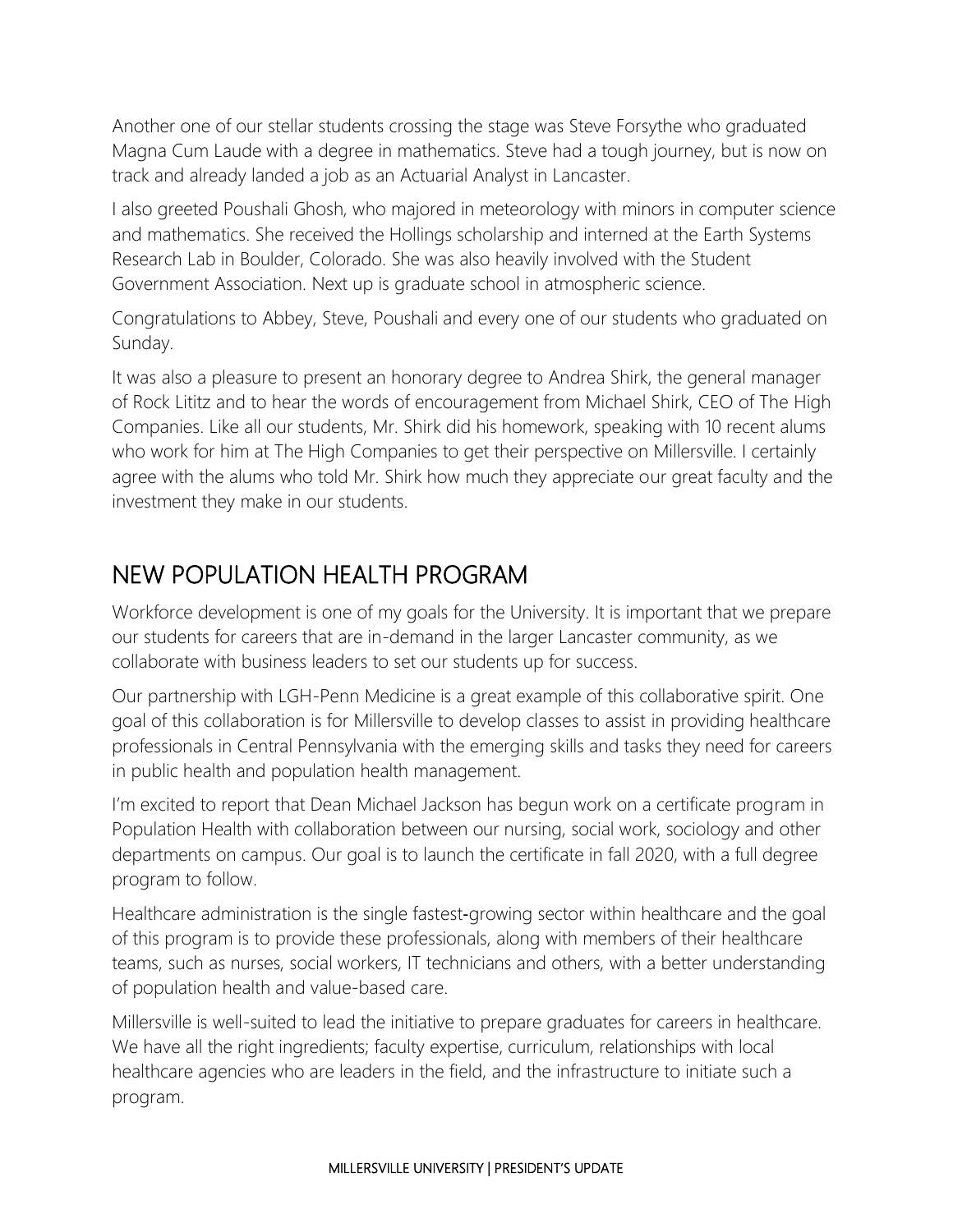I am excited to see these programs develop over the next year.

#### NEW MICROSCOPE

The hard work of our faculty in the College of Science and Technology has paid off with a National Science Foundation grant (\$287,234) to purchase a Scanning Electron Microscope. The instrument will be a strategic resource for our institution and the surrounding community because it will advance scientific inquiries and drive collaborative research among academic institutions and industry.

We have not had a microscope with this type of capabilities since 2012. It will allow our students to work with and understand the functionality of a state-of-the-art, advanced microscope while studying structures that previously couldn't be seen. Right now, the highest attainable magnifications with the light microscopes on campus are around 1,000 times. The new electron microscope can attain magnification higher than 300,000 times. Students and professors will soon be able to study tiny nanostructures. Previously, they had to travel to Philadelphia, Baltimore and Washington D.C. to use such equipment. Now, we have that right here in Millersville.

The microscope will also provide opportunities to work with our local schools and organizations. The grant proposal highlighted how Millersville would work with Lancaster County schools and non-profits, like the North Museum and Lancaster Science Factory, to use the instrument. We are excited about future collaborations with these organizations.

I would like to thank Dr. Maria Schiza, the Principal Investigator of the National Science Foundation Grant, along with co-PI's Drs. Christopher Hardy, Charlton Wolfgang and Jeremiah Mbindyo. We expect the new Scanning Electron Microscope to be in use by the 2020 fall semester.

#### UPDATE ON 2025 STRATEGIC PLANNING PROCESS

The fall semester has been a busy time for the countless members of faculty, staff and students who volunteered their time to participate in the 2025 Strategic Planning Design process. More than 80 members of our campus community are members of the All University Council (AUC), which has been charged with crafting our next strategic plan.

Through the hard work of the Phase Teams and under the leadership of Assistant Vice President for Institutional Assessment and Planning, Dr. Lisa Shibley; Interim Chief of Staff, Dr. Victor DeSantis; and Associate Professor of Communications & Theatre, Dr. Jennifer Wood, the AUC has examined the University's mission and vision statements and begun the work of crafting strategic issues that will guide goals and objectives for the University.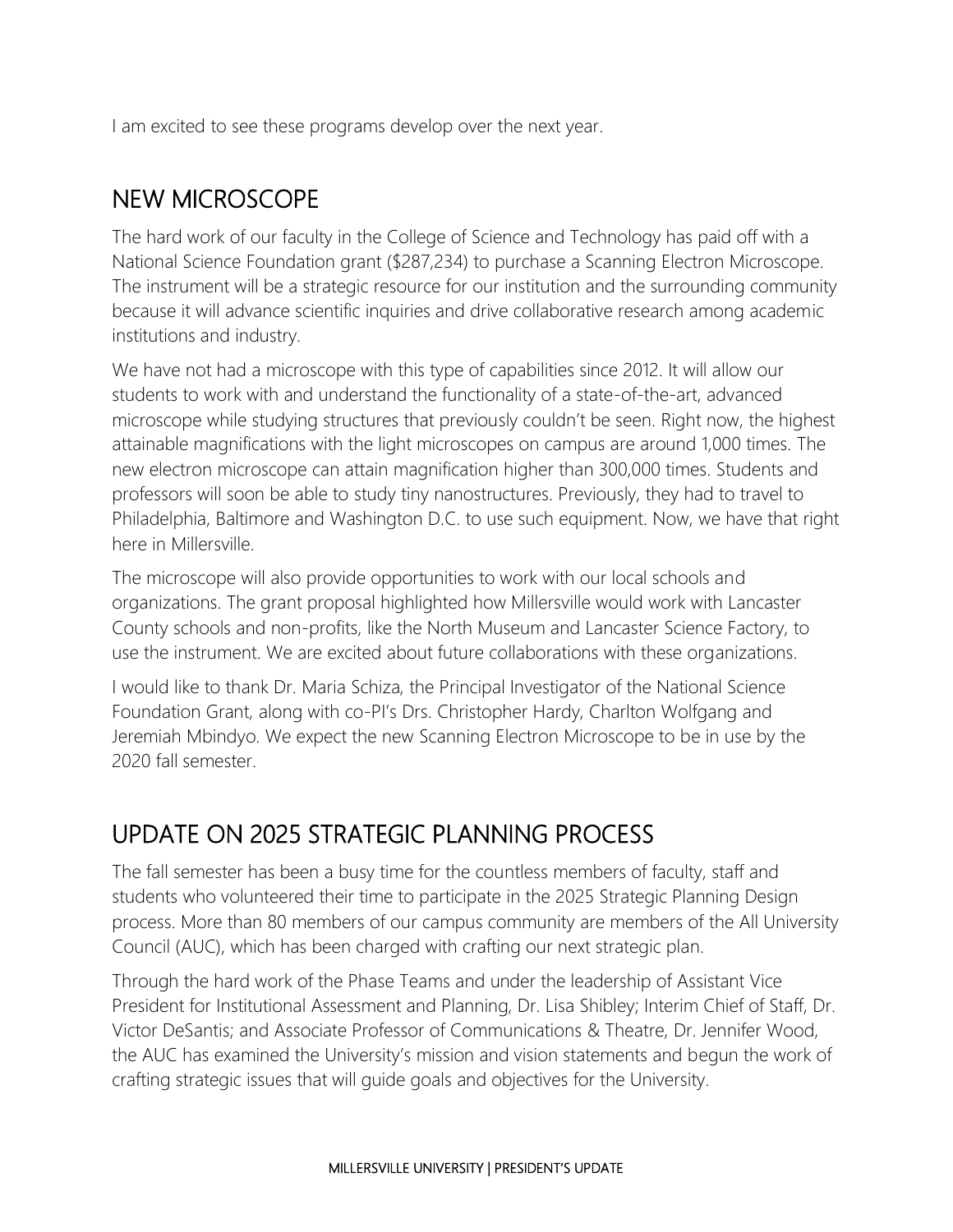The AUC is currently seeking feedback on the mission and vision statements from our wider University community. Tomorrow is your last chance to [fill out this survey](https://millersville.qualtrics.com/jfe/form/SV_eRrn4KcWQ4hgKJD). Don't miss the opportunity. Dr. Shibley says that the AUC and Phase Teams have worked very hard this semester to lay the groundwork for a strong strategic plan that will see Millersville University into 2025. Recommendations from the AUC have been given to the Strategic Advisory Council for their review. When we return from winter break, the work will continue. Next steps for the group are moving, "from the conceptual to the practical phase," as Dr. DeSantis told the team at their last meeting.

### STATE VISITS

Millersville received attention this fall from two state agencies; we had the pleasure of hosting both the Secretary of Human Services for Pennsylvania and the Auditor General for Pennsylvania.

On Nov. 20, Secretary Teresa Miller toured Millersville University's Campus Cupboard food pantry to learn about food and other assistance programs available to students. Secretary Miller also met with students, faculty and administrators to discuss challenges and barriers students face every day and potential solutions, including increasing Pennsylvania's minimum wage.

A Government Accountability Office report released in January 2019 indicates that at least one in three college students do not always have enough to eat. Additionally, 71 percent of college students today do not fit the model of a "typical" college student and may be financially independent, work at least part time, enroll in and stay in college at a later age, or have dependent children. These factors, when paired with other challenges students face such as cost of tuition, lodging and/or transportation, books, and supplies, can create significant barriers to making ends meet.

On Nov. 7, Auditor General Eugene DePasquale hosted a roundtable in Duncan Alumni House on campus regarding college affordability and college debt. His visit was to talk to students and administrators in an effort to gather information on student debt burdens. The roundtable was part of his follow-up report on a performance audit of the state's student loan agency. The Auditor General is holding similar discussions across the state with current students and recent graduates about the challenges of paying for college.

## FACILITIES MASTER PLAN

Over the past 10 years, the University has experienced a lot of change especially from a facilities perspective. Twenty buildings were expanded and renovated, new residence halls were built and the first Zero Energy building was constructed.